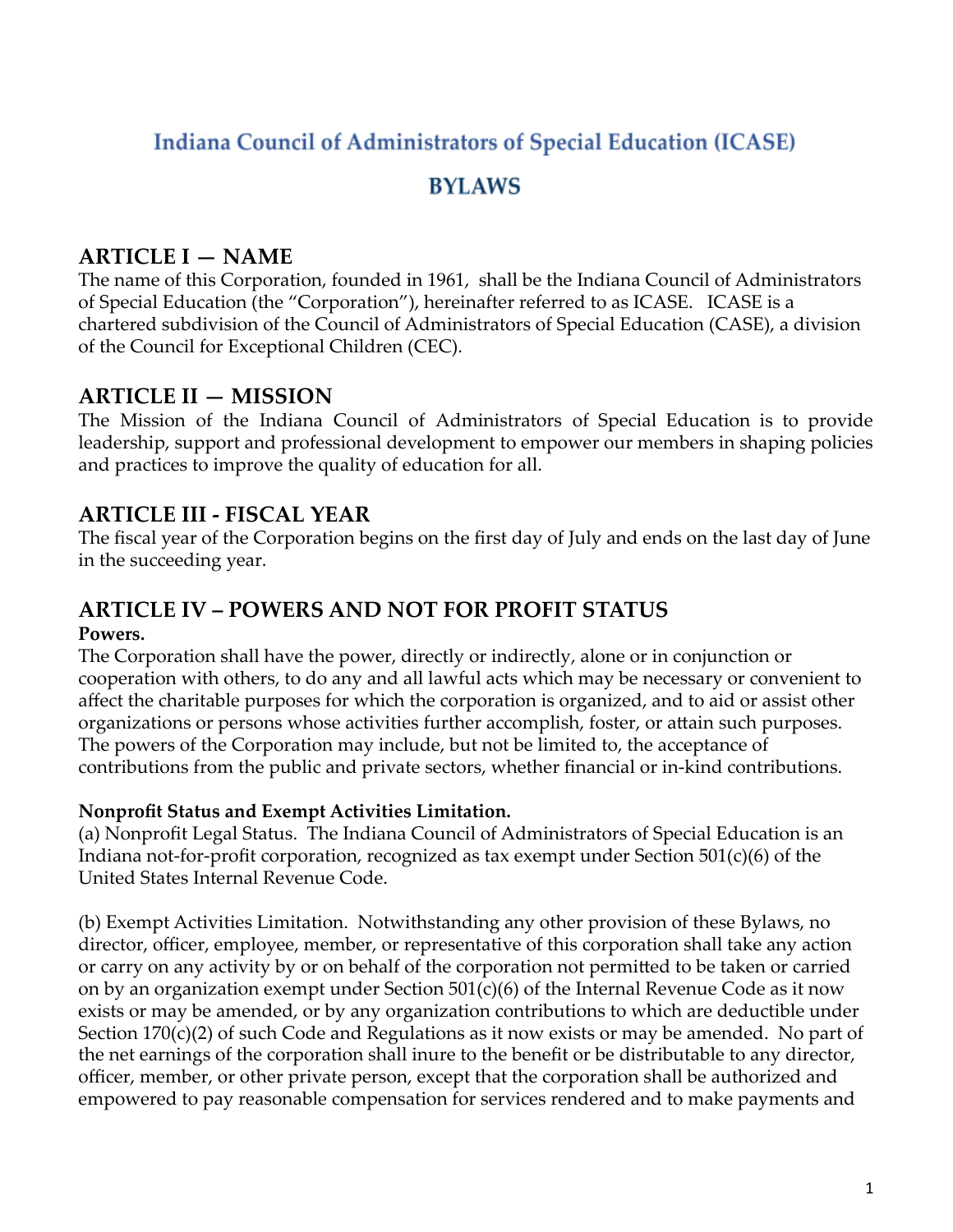distributions in furtherance of the purposes set forth in the Articles of Incorporation and these Bylaws.

(c) **Distribution Upon Dissolution.** Upon termination or dissolution of the Corporation, any assets lawfully available for distribution shall be distributed to one (1) or more qualifying organizations described in Section 501(c)(6) of the 1986 Internal Revenue Code (or described in any corresponding provision of any successor statute) which organization or organizations have a charitable purpose which, at least generally, includes a purpose similar to the terminating or dissolving corporation.

The organization to receive the assets of the Corporation hereunder shall be selected in the discretion of a majority of the managing body of the corporation, and if its members cannot so agree, then the recipient organization shall be selected pursuant to a verified petition in equity filed in a court of proper jurisdiction against the Corporation, by one (1) or more of its managing body which verified petition shall contain such statements as reasonably indicate the applicability of this section. The court upon a finding that this section is applicable shall select the qualifying organization or organizations to receive the assets to be distributed, giving preference if practicable to organizations located within the State of Indiana.

(d) **Sole Source Grant Management**. The Corporation shall have the power to manage and maintain ancillary organizations, groups, or committees as pertains to the Corporation mission through use of Corporation funds or funds in the form of grants or gifts. The Corporation shall manage those entities under the agreements necessary to do so.

### **ARTICLE V — MEMBERSHIP**

### **Minimum Membership Requirements**

ICASE shall maintain a minimum of 15 paid members who shall meet the Voting Membership qualifications established by CEC and its CASE division.

### **Types of Membership**

Membership in ICASE will have the following levels: Voting Membership, Non-Voting Membership, Aspiring Membership, Associate Membership, and Retiree Membership. All members are granted the following privileges of membership: receiving general information from the organization and attending ICASE activities at the appropriate member level pricing.

**Voting Membership** is open to a current or former director, assistant director, supervisor, or coordinator in Indiana who is also a member of CEC and CASE. A Voting Member is granted all privileges of membership including, but not limited to: voting, holding office, attending Roundtable meetings, serving as Roundtable representative to the Executive Committee, serving on committees, subcommittees and task forces/work groups, and serving as an Executive Standing Committee, subcommittee, liaison, work group, or task force chair or co-chair.

**Non-Voting Membership** is open to a current or former director, assistant director, supervisor, or coordinator in Indiana who has chosen not to affiliate with CEC and CASE. A Non-Voting Member is granted the following privileges: serving on committees, subcommittees or task forces/work groups, attending Roundtable meetings, and serving as subcommittee chair or co-chair. Non-voting members may not vote, hold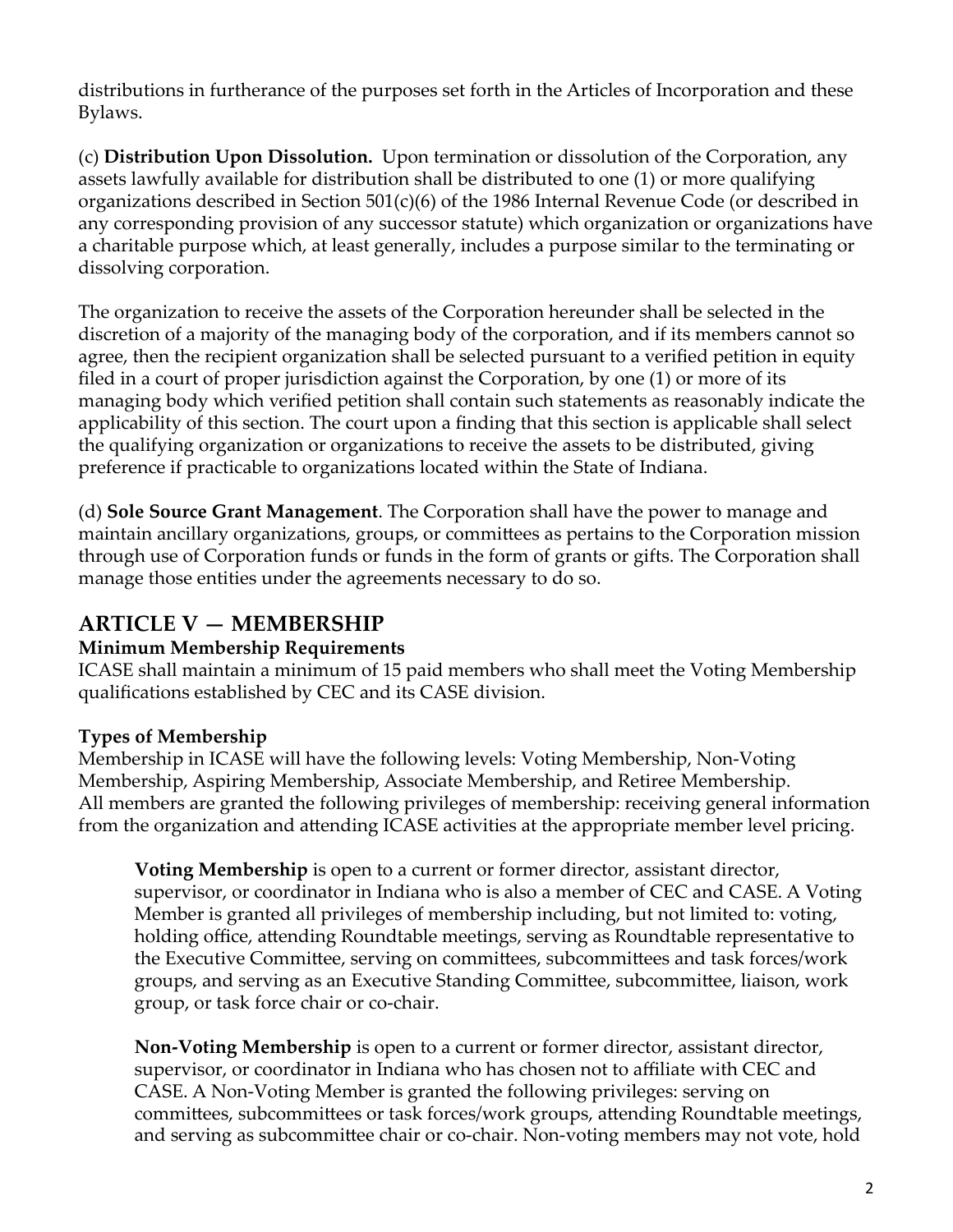office, chair or co-chair Executive Standing Committees or task forces, or serve as a Roundtable representative to the Executive Committee.

**Aspiring Membership** is open to an individual who is not an administrator and is enrolled in a graduate program leading to a Director of Exceptional Needs License. An Aspiring member is granted the following privileges including: attending Roundtable meetings and serving on committee, subcommittee, taskforce/ work group. Aspiring members may not vote, hold office, chair or co-chair Executive Standing Committees or task forces, or serve as a Roundtable representative to the Executive Committee.

**Associate Membership** is open to any other professional fields related to the practice of special education leadership, but not eligible for another class of membership (could be IRN members, attorneys, non-special education school staff, state consultant, university faculty or other administrator in the field of special education in public agencies in Indiana). An Associate Member may attend ICASE activities at the Member rate. An Associate Member may attend Roundtable meetings at the invitation of the Roundtable representative(s). Associate Members may not vote, hold office, chair or co-chair Executive Standing Committees or task forces, or serve as a Roundtable Representative.

**Retiree Membership** is open to individuals who were previously a member of ICASE, have retired, and are not currently working in the educational field. A Retiree Member is granted the following privileges including: free ICASE membership, serving on committees, subcommittees or task forces, serving as subcommittee chair or co-chair. Retiree Members may not vote, hold office, chair or co-chair Executive Standing Committees or task forces, or serve as a Roundtable Representative.

**Membership Term and Dues**. The fiscal membership year is July 1 through June 30 of the succeeding year. Dues for all membership categories are set and approved by the Executive Committee and are due by September 30.

**Entrance Procedure**. Any person desiring membership in the Corporation shall submit an application in such manner and form and accompanied by any required fee as shall have been adopted by the Executive Committee of the Corporation.

**Special Assessments**. Special assessments may be levied upon the Active Members by recommendation of the Executive Committee and vote of the membership. Any such assessment may be unequal as between different categories of Active Members. Any such assessment shall become due and payable to the Treasurer in accordance with the resolution therefore so adopted by vote of the membership.

**Non-Payment of Dues and Assessments**. In the event an Active Member fails to pay annual membership dues or any lawful assessment after the same becomes due and payable, the Treasurer shall notify such Active Member of the fact and amount of such delinquency and demand payment thereof. In the event such Active Member fails to comply with such demand, active membership shall automatically terminate without liability for payment of such delinquency.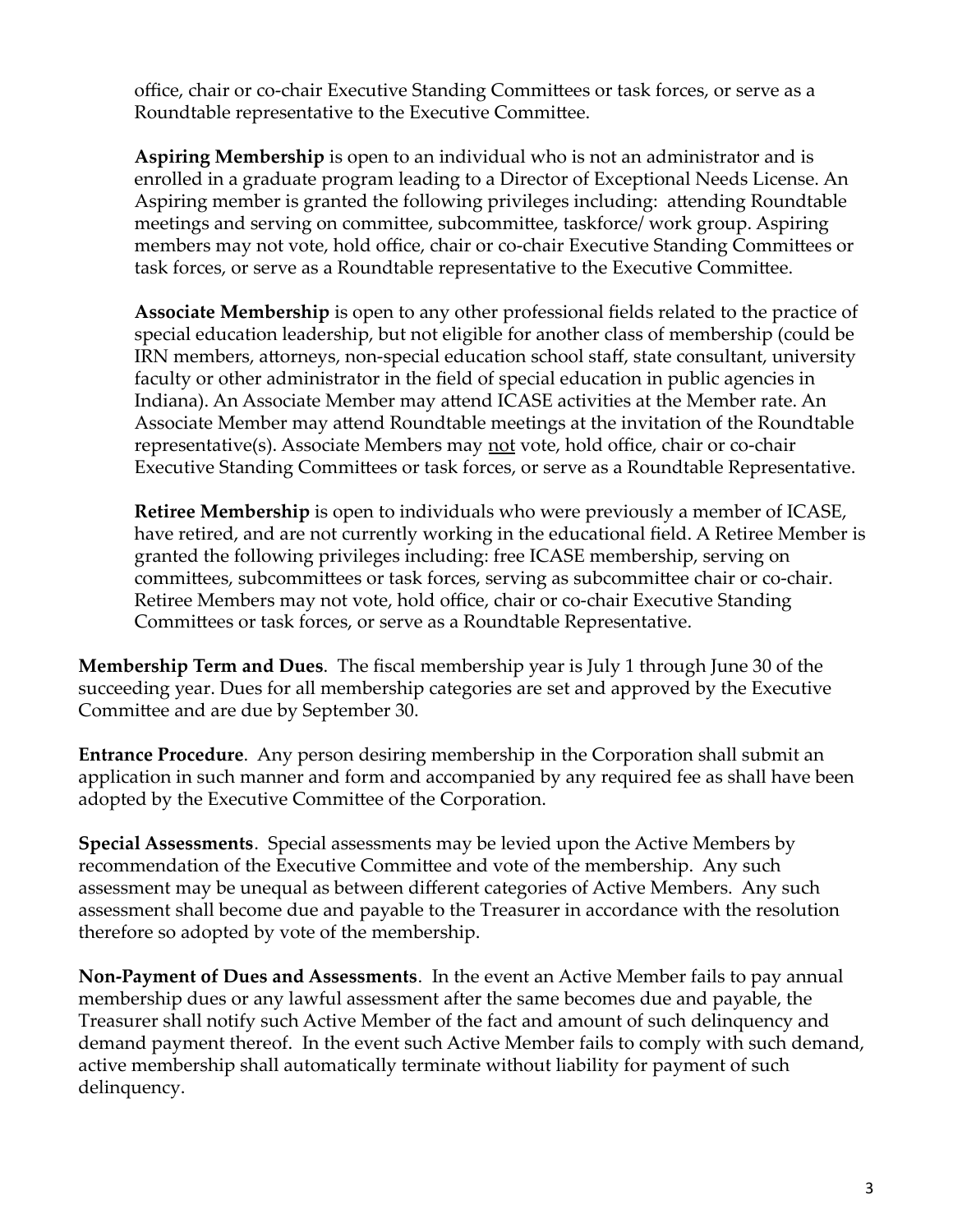**Resignation and Expulsion of Members**. Active Members may resign at any time. An Active Member may be expelled for good cause by two-thirds (2/3) vote of the Executive Committee present and voting at a properly constituted meeting of the Executive Committee. Good cause for expulsion shall include: (a) failure on the part of an Active Member to meet or continue to meet all of the qualifications for active membership set forth by the Executive Committee; (b) conduct on the part of an Active Member that seriously impairs the ability of the Corporation to function effectively in furtherance of the purposes for which it is organized; (c) gross misconduct of an Active Member in relation to the Corporation or to the profession or to the public at large. The Executive Committee shall make such regulations in relation to the procedure for expelling members as may be necessary to insure fairness to all such matters. A member who has been expelled shall not be eligible to reapply for membership for a period of five years thereafter unless the Executive Committee, in its discretion, shall determine that a shorter waiting period is appropriate. An Active Member who shall resign or be expelled shall not be entitled to a refund of annual membership dues and special assessments, or any part thereof. An Active Member who shall resign or be expelled shall not be liable for any annual membership dues or special assessments heretofore accrued but unpaid.

## **ARTICLE VI - MEETINGS OF THE MEMBERS**

**Annual Meetings.** ICASE shall convene at least one business meeting annually open to all members. The annual meetings of the members of the Corporation shall be held at such places within or without the State of Indiana, in-person or virtually, as may be determined by the Executive Committee. The annual meeting shall be held on such date and at such time as is determined by the Executive Committee of the Corporation.

**Special Meetings**. Special meetings of the members of the Corporation may be called by the President, by a majority of the members of the Executive Committee, or by written petition signed by at least one-tenth (1/10) of all the Active Members of the Corporation.

**Notice of Meetings**. Written notice stating the place, day and hour of any meeting of the members, and in the case of special meetings, the purpose for which any such meeting is called, shall be delivered, emailed or mailed by the President, or by the directors or persons calling the meeting, to each Active Member of the Corporation at least 10 days before the date of such meetings.

**Voting.** Subject to eligibility, each Active Member shall be entitled to one vote on any matter submitted to a vote of the members. Where authorized by the Executive Committee, membership votes may be conducted in person, by conventional mail, through Roundtables, by electronic mail, or other electronic media. All electronic votes shall be ratified in the minutes of the next meeting of the Members.

**Date of Determination and Voting Rights**. The Executive Committee shall fix a membership record date, not exceeding 30 days preceding the date appointed for any meeting of the members, for the purpose of determining the members entitled to notice of and to vote at such meeting. In the absence of action by the Executive Committee to set such record date, no Active Member shall be entitled to vote at any meeting of the members unless they shall have been an Active Member of the Corporation more than 10 days prior to the date of such meeting.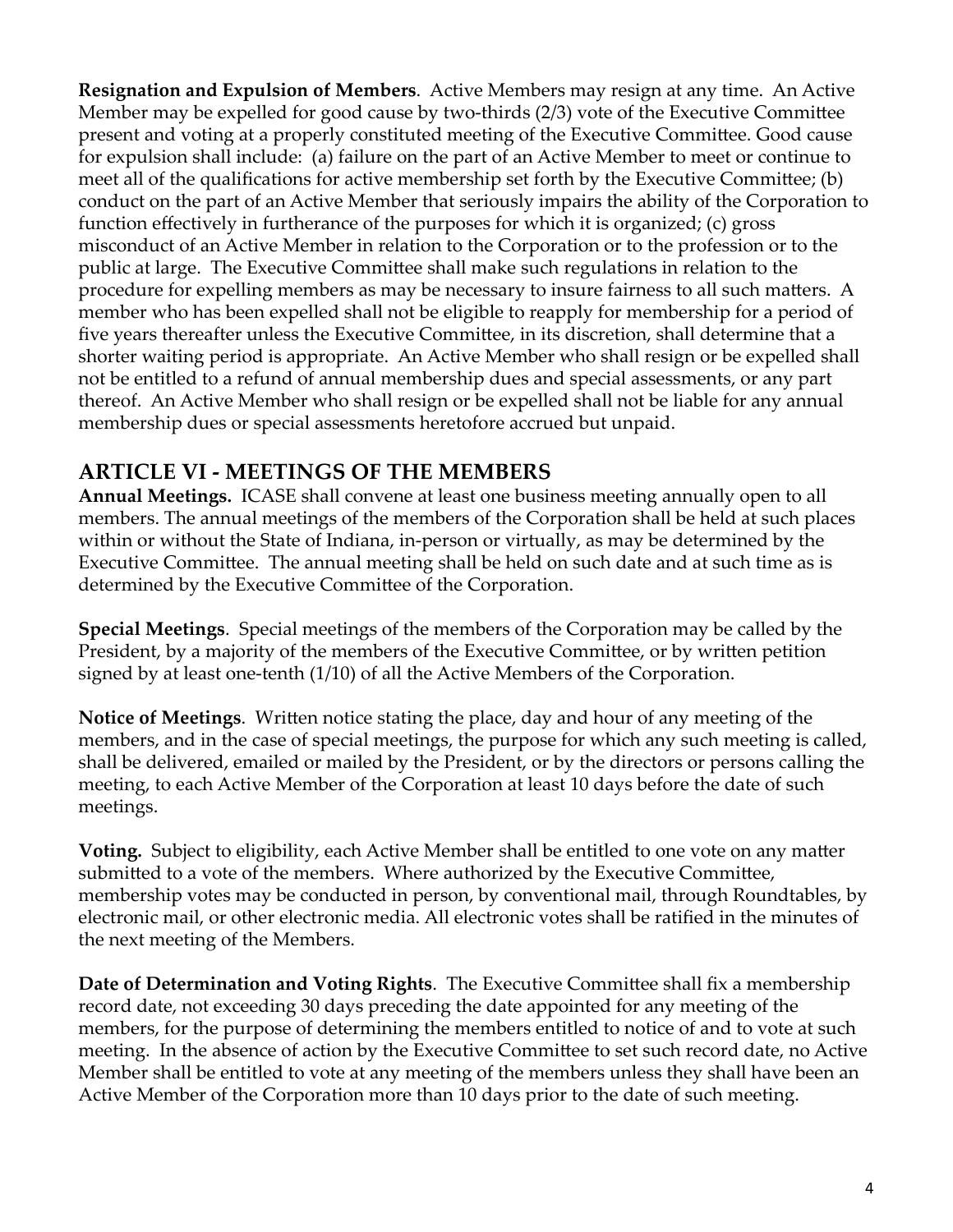**Order of Business at Annual Meetings.** The order of business at annual meetings of the members of the Corporation shall be as follows:

- Call to Order
- **●** Reading of the Minutes
- **●** Unfinished Business
- **●** President's Report
- **●** Treasurer's Report
- **●** Committee Reports
- **●** New Business
- **●** Adjournment

**Rules of Order.** Meetings of the members shall be governed by such rules of order as are approved from time to time by the Executive Committee. In cases of dispute, meetings shall be governed by the rules contained in *Robert's Rules of Order* in all cases in which such rules are applicable and in which they are not inconsistent with these Bylaws or any special rules of order adopted by the Executive Committee.

# **ARTICLE VII - QUORUM**

A quorum for the Annual Meeting and all other business meetings of the full membership shall be twenty-five (25) percent of the eligible voting membership present in-person or virtually. In addition, voting may occur by conventional mail, electronic mail, other electronic media, or votes taken at Roundtable meetings and combined for the full membership as long as all voting members have an opportunity to participate in the vote. A simple majority of all respondents in a vote will rule.

### **ARTICLE VIII - OFFICERS AND EXECUTIVE COMMITTEE**

### **Executive Committee**

ICASE shall be governed by a body known as the Executive Committee which shall be vested with all powers and general authority commonly accorded to any Board of Directors of a not-for-profit corporation, pursuant to all applicable Federal and State laws and the Articles of Incorporation and Bylaws. The Executive Committee is led by the Executive Officers of the Corporation to include the President, President-Elect, Secretary, Treasurer and Past President. The Executive Committee shall be composed of the above named Executive Officers, the chairs of all Executive Standing Committees as well as one representative from each Roundtable. Co-Chairs of the Executive Standing Committees may also attend the Executive Committee Meetings and vote in the absence of the Chair. The Executive Committee will approve policies and procedures that will be listed in the *Executive Committee Policy and Procedure Handbook* that will guide practices for the organization, its members and all official committees and workgroups.

### **Number and Terms of Office:**

Terms begin on July 1 following the annual elections. The President, President-Elect, and Past President shall serve a two year term. The Secretary, Treasurer, and Chairs of the Executive Standing Committees and Roundtable Representatives shall serve 3 year terms.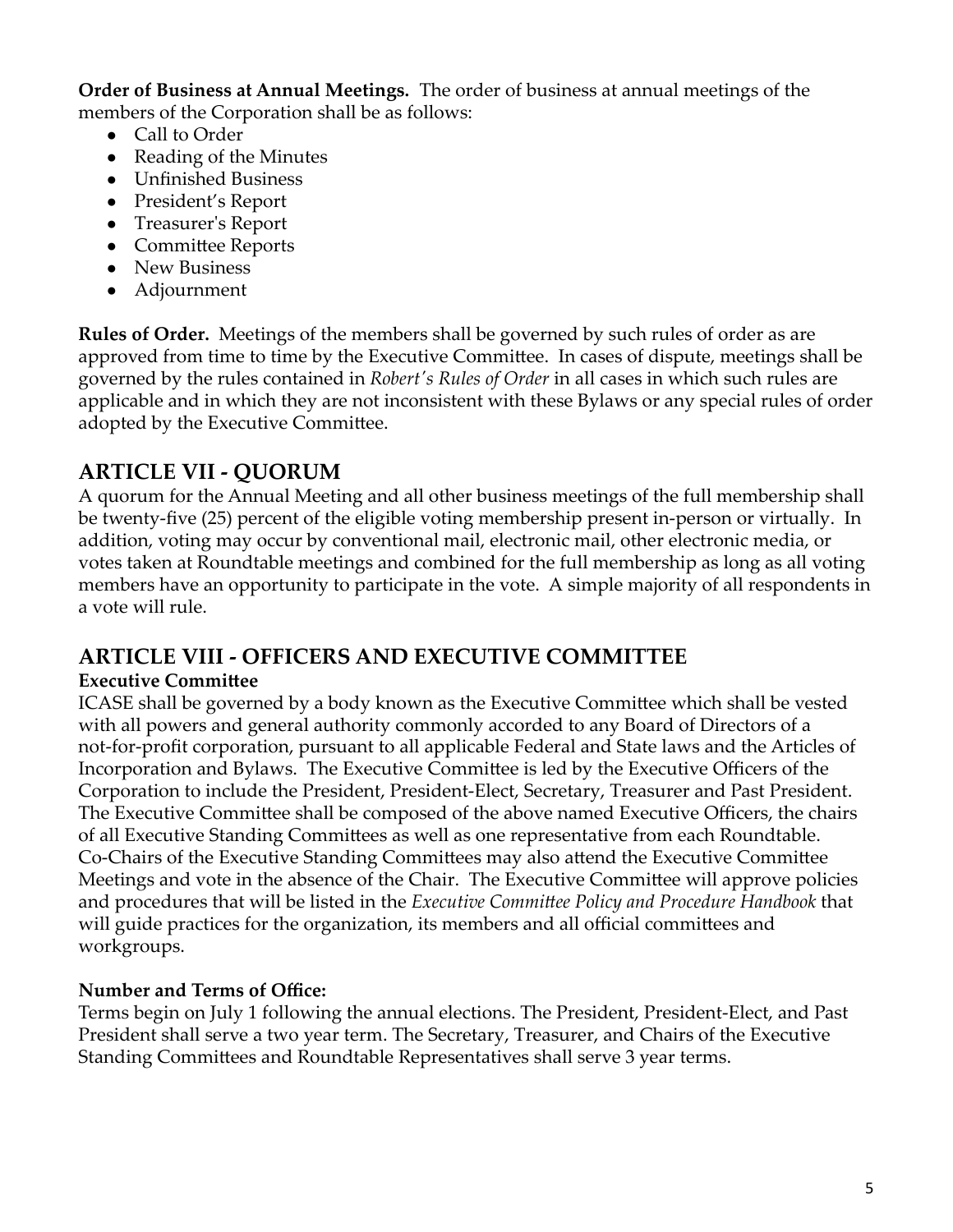**Meetings and Notice:** The Executive Committee shall meet at least 9 times a year at an agreed upon time and place. An official board meeting requires that each board member have written notice at least two weeks in advance.

**Manner of Election / Nominating Committee.** The Immediate Past President shall convene and chair a special Nominating Committee comprised of the President-Elect and one voting member elected by the voting members of each Roundtable. The Committee will prepare a slate of officer candidates (slate may include single or multiple candidates) who have agreed to serve if elected. The slate will be presented to the Executive Committee at least 30 days prior to the Annual Meeting; and to the membership at the Annual Meeting. The Executive Committee is responsible for reviewing the slate and establishing procedures for balloting and accepting nominees from the floor. The Executive Officers reserve the right to poll the Voting Membership via electronic or conventional mail or through Roundtables at times other than the annual business meeting.

**Quorum**. A quorum for an Executive Committee meeting shall be fifty-one (51) percent or greater of the members of the Committee. A simple majority of the Executive Committee members present for a vote will rule. In addition, voting may occur by conventional mail, electronic mail, or other electronic means as long as all voting members of the Executive Committee have an opportunity to participate in the vote. A simple majority of all respondents in a vote will rule. Electronic votes will be ratified at the next meeting of the Executive Committee.

**Vacancies.** Should a vacancy occur in the office of President, the President-Elect shall assume the responsibilities as President. A vacancy in the offices of the President-Elect, Treasurer or Secretary shall be filled by appointment of the Executive Officers until an election can occur at the next regularly scheduled business meeting. A vacancy in the office of Immediate Past President shall be filled to complete the term by appointment of the Executive Officers from the Past President's Council. Should a Roundtable Representative no longer qualify for membership or resign his or her position, the alternate Roundtable Representative shall assume the responsibility of the position. The Roundtable shall select a new alternate at the next scheduled Roundtable meeting.

**Officers and Duties.** The business and affairs of the Corporation shall be guided by the Executive Officers. There shall be 5 officers consisting of a President, President-Elect, Past President, Secretary and Treasurer.

#### **The President**

The President shall be the principal executive officer of the Corporation. They shall preside at all meetings of the members and of the Executive Committee. They shall perform all duties incident to the office of President and such other duties as may be prescribed by the Executive Committee from time to time. In addition, they shall be an ex officio, non-voting member of all standing committees.

#### **The President-Elect**

The President-Elect assists the President in addressing the mission and goals of the corporation, serves in the absence of both the President and Immediate Past President. The President-Elect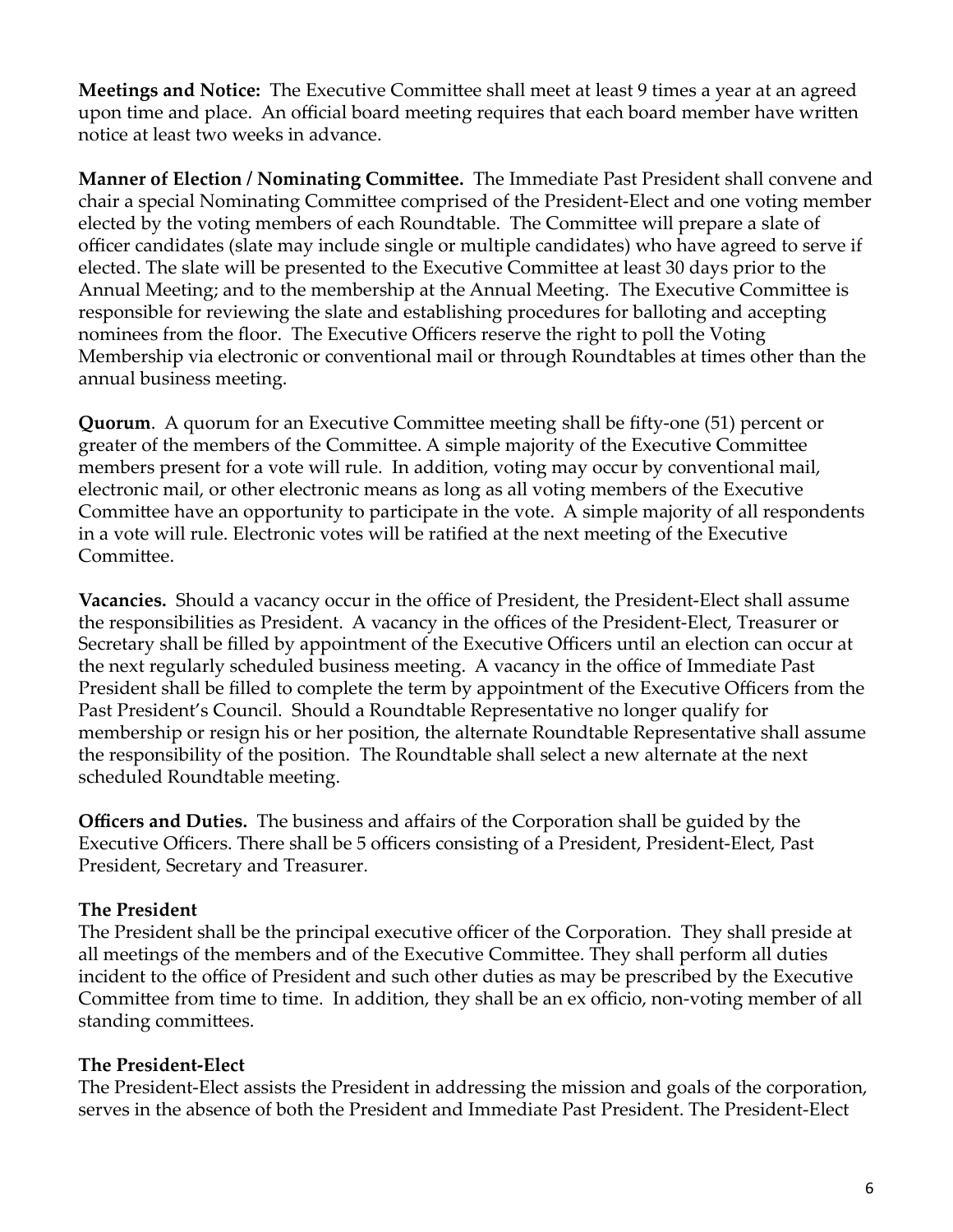shall perform such other duties as may be assigned to them by the President or the Executive Committee.

#### **The Past President**

The Past President serves in the absence of the President, coordinates an annual review of the constitution and strategic plan, recommends changes to the Executive Committee and the full membership. The Past President serves as the chair of the Nominating Committee.

#### **The Secretary**

The Secretary shall serve in the absence of the President, Past President, and President-Elect. The Secretary serves as parliamentarian and is responsible for keeping records of the Executive Committee's actions and motions, oversees the recording of minutes of all meetings, maintains archives and corporate records, serves as historian, distributes copies of minutes and agendas as directed.

### **The Treasurer**

The Treasurer shall collect all dues or assessments from members or other sums due the Corporation. They shall report regularly to the Executive Committee regarding the finances of the Corporation and invest funds not required for current operations.

**Management Company.** The Management Company shall perform the duties necessary to maintain the day-to-day operation of the Corporation. They shall perform all duties incident to the position and other such duties as may be prescribed by the Officers of the Corporation.

**Delegation of Authority.** The Executive Committee may delegate the powers or duties of the Corporation to any Officer, director, or the management company.

**Salaries.** There shall be no salary paid to any elected officer for duties pertaining directly to the office held of the Corporation except the role of Executive Director for the management of grants received by Corporation in which we are acting as a sole source provider .

### **ARTICLE IX – ROUNDTABLES**

Roundtables are a creation of ICASE established to assist with communication and support for all members. The Roundtable boundaries are determined by the Executive Council.

### **ARTICLE X – PAST PRESIDENTS COUNCIL**

The Past Presidents Council shall be chaired by the Immediate Past President and the Council shall be composed of active Past Presidents. The Council shall be responsible for assisting the President and Executive Council in an advisory capacity and may be assigned special projects as needed.

### **ARTICLE XI - COMMITTEES AND TASK FORCES**

### **Executive Standing Committees**

Standing Committees shall include Governmental Affairs, Nominating, Membership, Professional Development, Fiscal Management, Public Relations, and Diversity, Equity and Inclusion.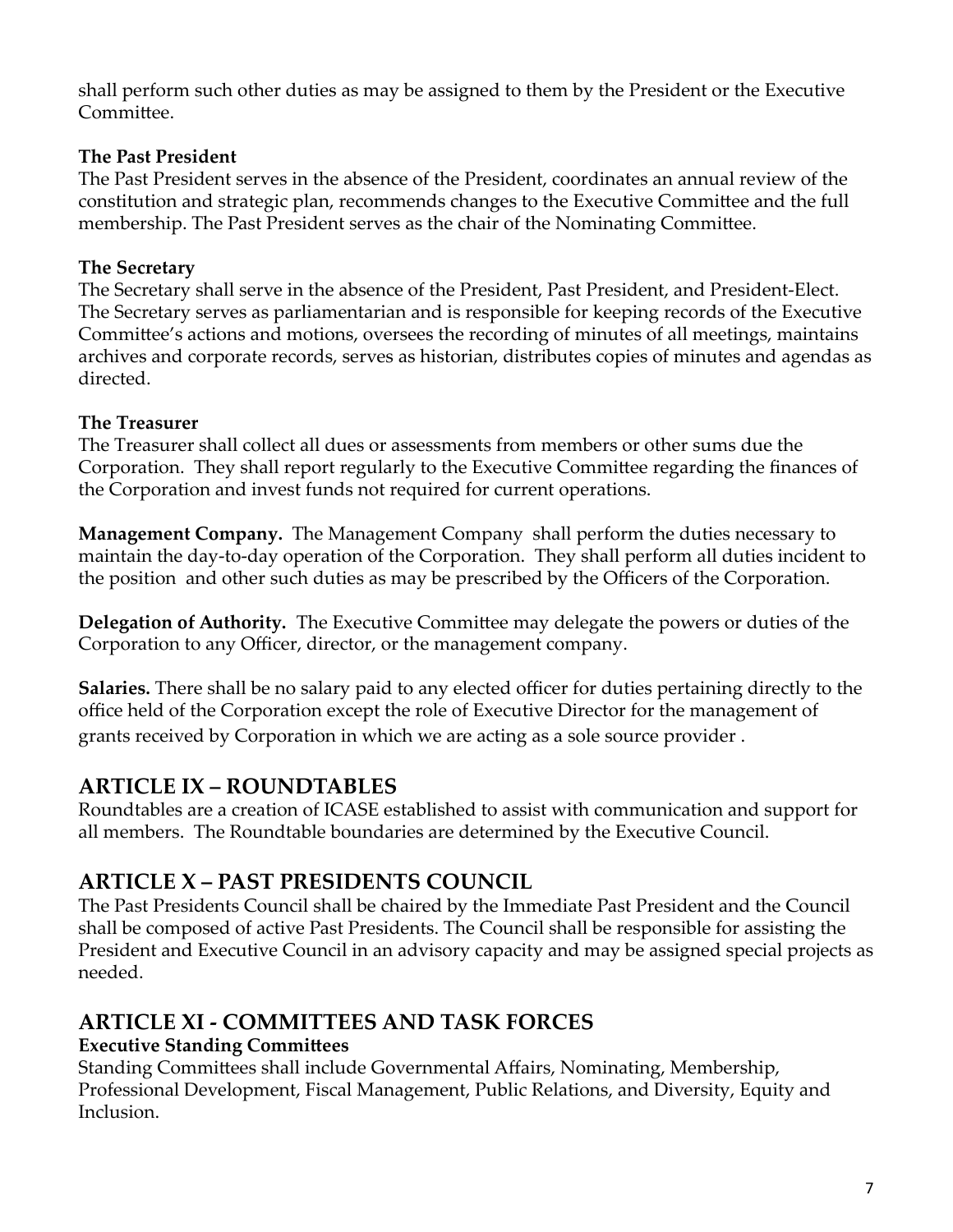#### **Appointment of Committee Chairs**

Using the Voting membership roster, the President shall appoint any open chair positions for the Executive Standing Committees for a 3 year staggered term. Each committee may select a co-chair. Each Roundtable shall select a representative (and alternate) to serve on these committees. The committee will include designated ICASE officers.

#### **Duties of Committees and Task Forces**

Standing Committees and Task Forces are/may be established by the Executive Committee to further execute the interests of ICASE.

### **ARTICLE XII - REMOVAL OF OFFICERS, COMMITTEE CHAIRS AND APPOINTEE**

Any member of the Executive Committee not fulfilling the functions of his or her office may be removed from said office by a majority vote of the Executive Officers. Committee Chairs and other appointees not fulfilling the functions of his or her office may be removed from said position by the President in consultation with the Executive Committee.

### **ARTICLE XIII - INDEMNIFICATION**

**Indemnification by the Corporation.** To the extent not inconsistent with applicable law, every person (and the heirs and personal representatives of such person) who is or was a director, officer, employee, or agent of the Corporation shall be indemnified by the Corporation against all liability and reasonable expense that may be incurred by them in connection with or resulting from any claim, action, suit, or proceeding (a) if such person is wholly successful with respect thereto, or (b) if not wholly successful, then if such person is determined as provided in this Article to have acted in good faith, in what they reasonably believed to be the best interests of the Corporation (or, in any case not involving the person's official capacity with the Corporation, in what they reasonably believed to be not opposed to the best interests of the Corporation) and, in addition, with respect to any criminal action or proceeding, is determined to have had reasonable cause to believe that they conduct was lawful (or no reasonable cause to believe that the conduct was unlawful). The termination of any claim, action, suit, or proceeding, civil or criminal, by judgment, order, settlement (whether with or without court approval), or conviction or upon a plea of guilty or of nolo contendere or its equivalent, shall not create a presumption that a person did not meet the standards of conduct set forth in this Article.

**Definitions.** (a) As used in this Article, the terms "claim, action, suit, or proceeding" shall include any threatened, pending, or completed claim, action, suit, or proceeding and all appeals thereof (whether brought by or in the right of this Corporation, any other corporation, or otherwise), civil, criminal, administrative, or investigative, whether formal or informal, in which a person (or his or her heirs or personal representatives) may become involved, as a party or otherwise:

(i.) By reason of his or her being or having been a director, officer, employee, or agent of the Corporation or of any corporation where they served as such at the request of the Corporation, or

(ii.) By reason of his or her acting or having acted in any capacity in a corporation, partnership, joint venture, association, trust, or other organization or entity where they served as such at the request of the Corporation, or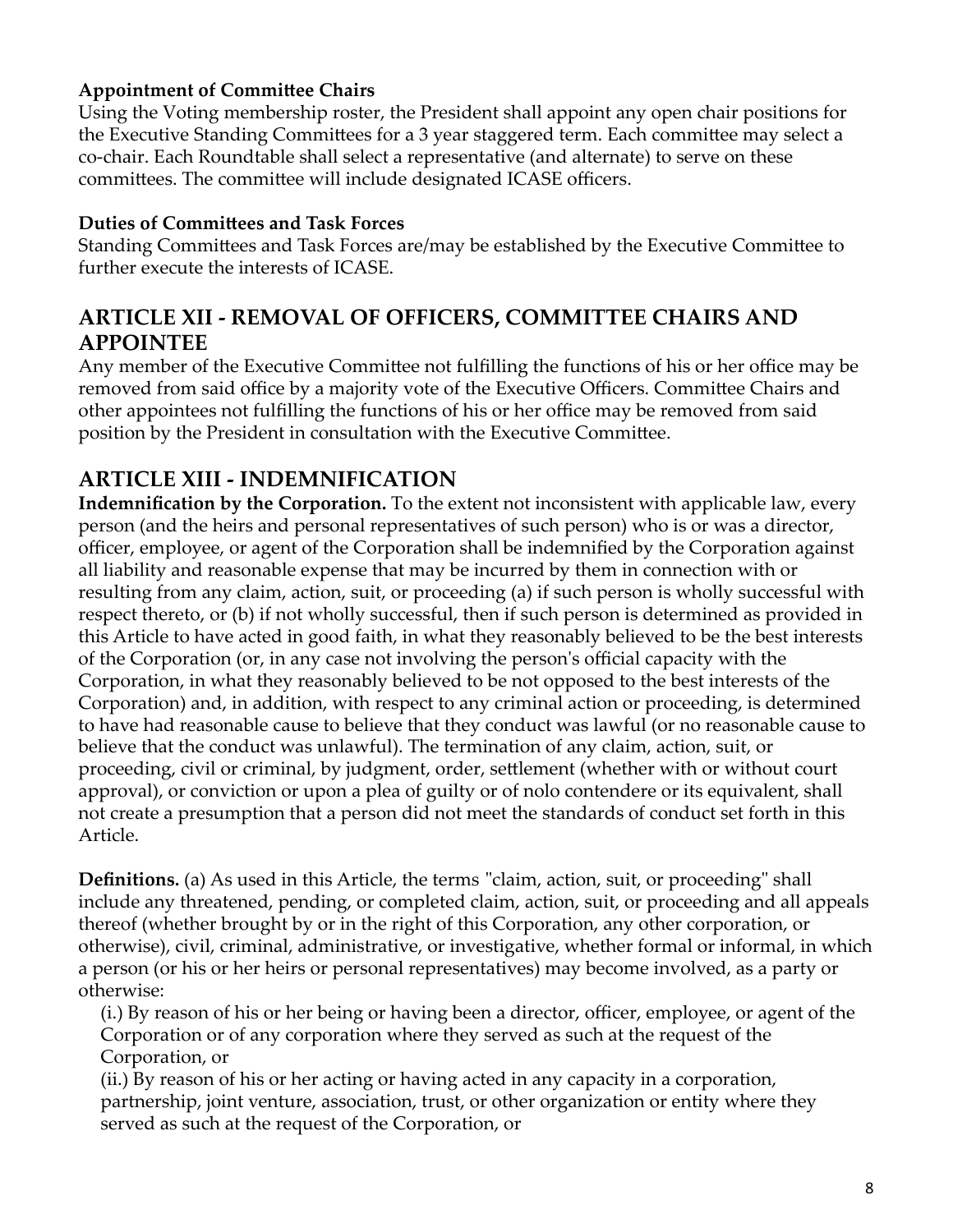(iii.) By reason of any action taken or not taken by them in any such capacity, whether or not they continues in such capacity at the time such liability or expense shall have been incurred.

a) As used in this Article, the terms "liability" and "expense" shall include, but shall not be limited to, counsel fees and disbursements and amounts of judgments, fines, or penalties against, and amounts paid in settlement by or on behalf of, a person.

b) As used in this Article, the term "wholly successful" shall mean

(i.) termination of any action, suit, or proceeding against the person in question without any finding of liability or guilt against them,

(ii) approval by a court, with knowledge of the indemnity herein provided, of a settlement of any action, suit, or proceeding, or

(iii) the expiration of a reasonable period of time after the making of any claim or threat of any action, suit, or proceeding without the Corporation of the same, without any payment or promise made to induce a settlement.

**Entitlement to Indemnification**. Every person claiming indemnification hereunder (other than one who has been wholly successful with respect to any claim, action, suit, or proceeding) shall be entitled to indemnification

(a) if special independent legal counsel, which may be regular counsel of the Corporation or other disinterested person or persons, in either case selected by the Executive Committee, whether or not a disinterested quorum exists (such counsel or person or persons being hereinafter called the "referee"), shall deliver to the Corporation a written finding that such person has met the standards of conduct set forth in Section 1 of this Article and (b) if the Executive Committee, acting upon such written finding, so determines. The person claiming indemnification shall, if requested, appear before the referee and answer questions which the referee deems relevant and shall be given ample opportunity to present to the referee evidence upon which they relies for indemnification. The Corporation shall, at the request of the referee, make available facts, opinions, or other evidence in any way relevant to the referee's findings that are within the possession or control of the Corporation.

**Relationship to Other Rights**. The right of indemnification provided in this Article shall be in addition to any rights to which any person may otherwise be entitled.

**Extent of Indemnification**. Irrespective of the provisions of this Article, the Executive Committee may, at any time and from time to time, approve indemnification of directors, officers, employees, or agents of the Corporation to the fullest extent permitted by applicable law, or, if not permitted, then to any extent not prohibited by such law, whether on account of past or future transactions.

**Advancement of Expenses**. Expenses incurred with respect to any claim, action, suit, or proceeding may be advanced by the Corporation (by action of the Executive Committee, whether or not a disinterested quorum exists) prior to the final disposition thereof upon receipt of an undertaking by or on behalf of the recipient to repay such amount unless they is entitled to indemnification.

**Purchase of Insurance**. The Executive Committee is authorized and empowered to purchase insurance covering the Corporation's liabilities and obligations under this Article and insurance protecting the Corporation's directors, officers, employees, and agents.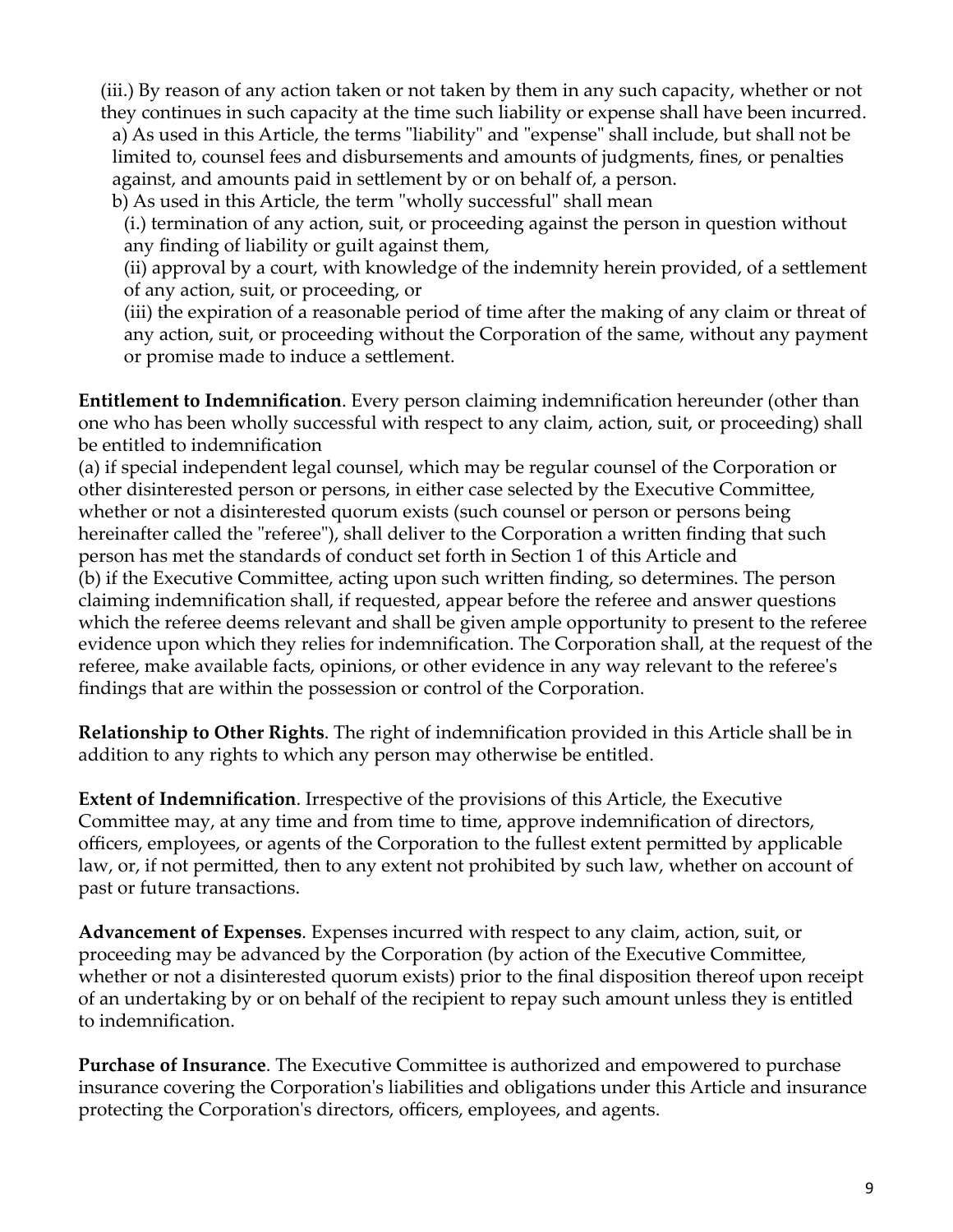# **ARTICLE XIV- CONTRACTS, CHECKS, LOANS, DEPOSITS, AND GIFTS**

**Contracts.** The Executive Committee may authorize one or more officers, agents, or employees of the Corporation to enter into any contract or to execute any instrument on its behalf. Such authorization may be general or confined to specific instances. Unless so authorized by the Executive Committee, no officer, agent, or employee shall have any power to bind the Corporation or to render it liable for any purpose or amount.

**Deposits**. All monies of the Corporation shall be deposited in the name of the Corporation under such conditions and at such financial institutions as shall be determined by the Executive Committee.

**Loans.** Unless authorized by the Executive Committee, no loan shall be made by or contracted for on behalf of the Corporation and no evidence of indebtedness shall be issued in its name. Such authorization may be general or confined to specific instances.

**Gifts.** The Executive Committee may accept on behalf of the Corporation any gift, bequest, devise, or other contribution for the purposes of the Corporation on such terms and conditions as the Executive Committee shall determine.

### **ARTICLE XV- MISCELLANEOUS**

**Conflict of Interest. T**he Executive Committee shall adopt and periodically review a conflict-of-interest policy to protect the Corporation's interest when it is contemplating any transaction or arrangement which may benefit any director, officer, employee, affiliate, or member of a committee with board-delegated powers.

**Nondiscrimination Policy.** The officers, directors, committee members, employees, and persons served by this Corporation shall be selected entirely on a nondiscriminatory basis with respect to age, sex, race, religion, national origin, and sexual orientation. It is the policy of ICASE not to discriminate on the basis of race, creed, ancestry, marital status, gender, sexual orientation, age, physical disability, veteran's status, political service or affiliation, color, religion, or national origin.

**Policies and Procedures.** The matters of the Corporation shall be managed according to the Policies and Procedures adopted by the majority of the Executive Committee.

### **ARTICLE XVI - AMENDMENTS**

These Bylaws may be amended by a two-thirds (2/3) majority vote of the voting members present and voting at any business meeting provided the membership has been notified of the intention to revise at least 15 calendar days prior to such a meeting. Any changes, revisions or amendments to the ICASE Bylaws shall go into effect immediately upon approval unless otherwise specified. Once the voting members approve the amendments/revisions, new dates will be added to this document.

### **REVIEWED AND APPROVED:**

Amended: February 13, 1992 - Indianapolis Amended: September 23, 1993 - Terre Haute Amended: February 24, 1994 - Indianapolis Amended: September 29, 1994 - Lafayette